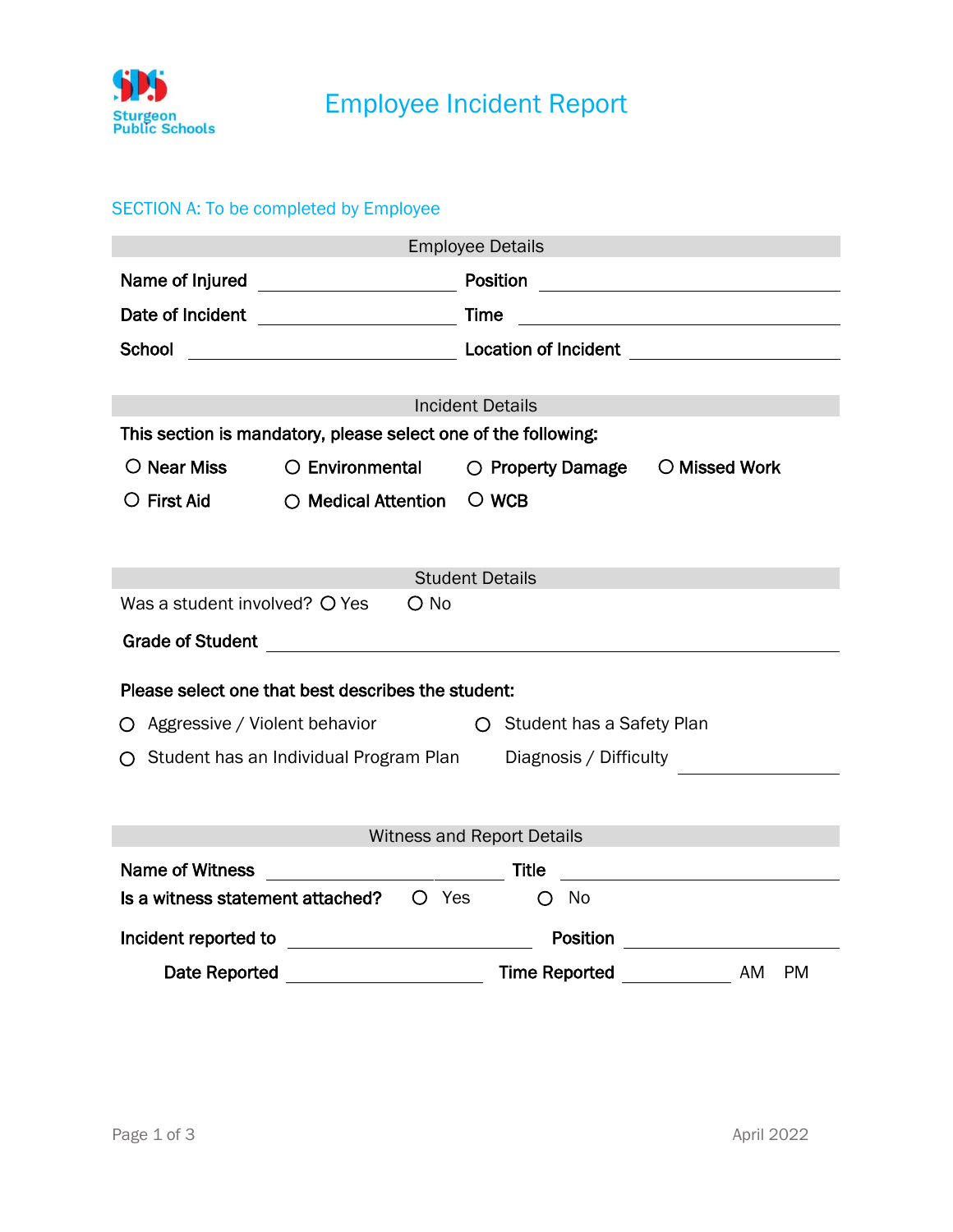

## Employee Incident Report

SECTION A continued:

Incident Details

Describe in full how the incident happened including events leading up to the incident.

Describe the injury in detail, below.

Please return this completed form to your Principal/Supervisor

Employee Signature Date

 $\overline{\phantom{a}}$ 

Employee Name (please print)